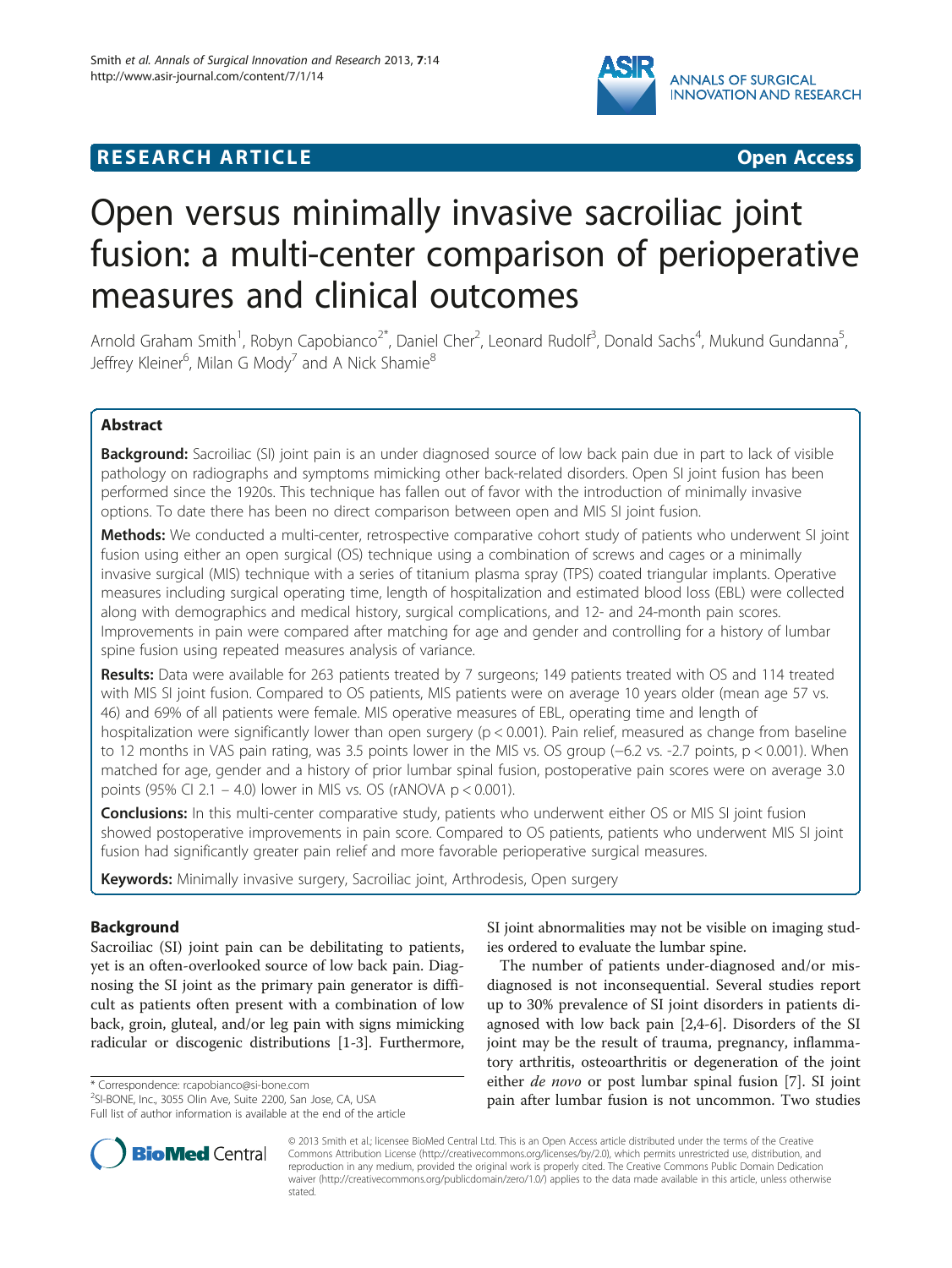report prevalence rates of 40% and 43% [\[8](#page-10-0),[9](#page-10-0)]. Up to 75% of post-lumbar fusion patients develop significant radiographic SI joint degeneration after 5 years [[10\]](#page-10-0). Diagnosis of SI joint disorders in the absence of acute trauma is made with a careful amalgamation of patient history, clinical exam, provocative physical tests, imaging, and diagnostic joint injections [[11-14\]](#page-10-0). The treatment regimen often includes medication optimization, activity modification, physical therapy, therapeutic (i.e. steroid) joint injections and, in more severe cases, radiofrequency ablation [[15](#page-10-0)]. For patients who do not experience adequate resolution of symptoms, surgical arthrodesis is an option.

Smith-Petersen and Rogers first reported SI joint arthrodesis in 1921 [\[16](#page-10-0)]. Studies that followed continued non-instrumented approaches to achieve arthrodesis and most required either long periods of immobilization or casting and bracing for a substantial period of time [\[17](#page-10-0)]. In the mid 1980s, reports of internal fixation using metal plates and screws began to appear [\[18-21](#page-10-0)]. Though casting and bracing were no longer required, perioperative morbidity was not trivial with relatively large incisions, significant bone harvesting, and lengthy hospital stays. Moreover, patients were kept non-weight bearing for several months postoperatively.

Reports of minimally invasive surgical (MIS) techniques to address the SI joint began appearing in 2008. However instrumentation remained limited to threaded screws and cages that rely on autologous bone graft [[22-24](#page-11-0)]. Recently, there have been several reports of an MIS technique involving placing a series of triangular titanium implants across the SI joint (iFuse® Implant System, SI-BONE, Inc. San Jose, CA) with promising outcomes [[25-29](#page-11-0)]. The design of this implant provides an interference fit into bone and the porous titanium plasma spray (TPS) coating on the surface allows for biological fixation. The confluence of these attributes renders the use of additional bone grafting material unnecessary.

According to a recent survey of spine surgeons, use of the MIS approach to fuse the SI joint has recently increased in popularity compared to traditional open fusion of the SI joint; in 2012, 85% of SI joint fusion was performed using minimally invasive techniques [\[30](#page-11-0)]. However, there have been no direct or indirect comparisons of these surgical methods. The purpose of this study is to compare operative measures, safety, and effectiveness between open surgical and minimally invasive SI joint fusion methods using a series of triangular titanium, porous TPS coated implants (iFuse Implant System, SI-BONE, Inc., San Jose, CA).

## Methods

A retrospective multi-center comparative study was undertaken after Institutional Review Board approval was obtained. Seven (7) surgeon sites participated; 3 surgeons who perform open SIJ fusion surgery (AGS, JK, MGM) and 4 who perform MIS SIJ fusion using triangular, titanium, TPS coated implants (LR, DS, MG, NS). A total of 263 patients were identified who underwent SIJ fusion surgery and had both pre-operative and 12- and/or 24-month postoperative pain scales documented in the medical chart; 149 in the open surgical technique cohort and 114 in the MIS technique cohort. Patients were treated between 1994 and 2012. Data extracted from the medical chart included demographics, history of prior lumbar spinal fusion, length of hospital stay (LOS), surgical operating time, estimated blood loss (EBL), complications of surgery and clinical outcomes using a 0-10 visual analog scale (VAS). Descriptive statistics are summarized as mean and standard deviation for continuous variables, and frequency charts for categorical variables.

## **Diagnosis**

All patients were diagnosed with SI joint disorders using a combination of detailed history, clinical exam, imaging and diagnostic injections. A positive result on 3 or more pain provocation tests such as Gaenslen's, flexion abduction external rotation (FABER), compression, distraction and thigh thrust, was used as criteria for further testing to confirm the SI joint as the primary pain generator [[11,](#page-10-0)[31\]](#page-11-0). Diagnostic imaging studies such as x-ray, CT and MRI were performed on all patients to assess pathology in the lumbopelvic hip complex for differential diagnosis. Image-guided intraarticular anesthetic injections were performed as a final step to confirm the diagnosis. All patients had failed a 6-month course of non-surgical treatment consisting of a combination of medication optimization, activity modification, physical therapy and SI joint injections before they were offered surgery.

## Open technique overview

Several techniques for open fusion of the SI joint have been reported [\[7,20,21](#page-10-0)[,24](#page-11-0)]. However, open SI joint surgery technique varied minimally between sites participating in this study. These variations are described where applicable. All sites in this study performed an open posterior approach to the SI joint. After the administration of general endotracheal anesthesia, the patient was placed prone on a radiolucent table, wired for electromyography, and prepped in the normal sterile fashion. A longitudinal incision was made centered over the posterior-superior iliac spine and deepened to expose the bone. Retractors were used to pull back the soft tissue and expose the posterior portion of the inferior SI joint. An osteotome was used to remove the portion of the posterior iliac crest that overhangs the SI joint. This bone was morselized and was later used as graft. Curettes and rongeurs were used to remove the cartilage from the articular portion of the joint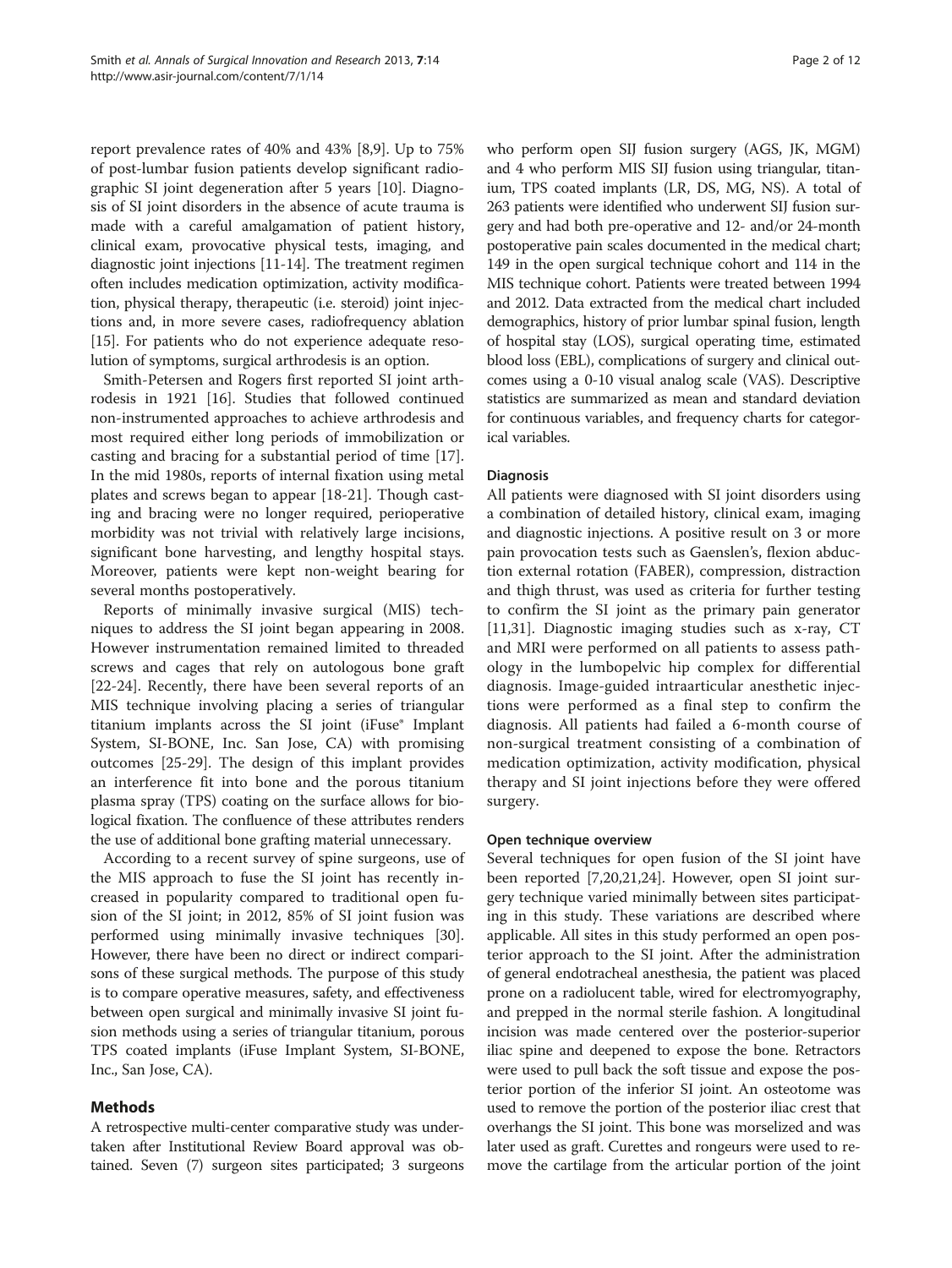and the interosseous ligament from the fibrous portion of the SI joint. One or two holes to accommodate cages were drilled into the SI joint and enlarged with a reamer. The cage(s) were packed with morselized bone and/or rhBMP (off label for this indication) and placed into position under fluoroscopic guidance. Additional bone material was then packed into the remaining open parts of the SI joint. Two  $6.5 \times 40$  mm cancellous iliosacral lag screws were then placed in standard fashion. Under fluoroscopic guidance, pins were placed from lateral to medial across the ilium, across the SI joint and into the sacrum. The pins were then over drilled with a cannulated drill. The holes were tapped with a 6.5 mm tap and the screws with large washers were placed. At one site (AGS), the fixation consisted of a 6.5 mm pedicle screw placed into the S1 pedicle and a second 6.5 mm pedicle screw placed between the inner and outer tables of the ilium. A 3 cm spinal rod was then used to connect the two screws. As for the fixation, one surgeon (MGM) used recon plating across the SI joint with placed 2 cancellous screws placed in both the sacral ala and the ilium, as well as one long percutaneous cannulated screws across the SI joint. For all surgeons, EMG stimulation was used throughout the procedure to ensure safe placement of instrumentation. The wound was then irrigated, a hemovac drain was placed between the deep and superficial fascia, and the tissue layers were closed sequentially.

## MIS technique overview

Minimally invasive SI joint surgery using a series of triangular, titanium, TPS coated implants (iFuse Implant System) (Figure 1) was performed with the patient on a radiolucent table to facilitate the use of intraoperative fluoroscopy. After general endotracheal anesthesia was administered, the patient was turned prone and prepped in the normal sterile fashion. A lateral incision (3 cm) was made into the gluteal region, positioned over the sacral body as viewed on a lateral fluoroscopic image. The fascia was then bluntly dissected to reach the outer table of the ilium. A Steinmann pin was passed through the ilium across the SI joint to the center of the sacrum (lateral to the neural foramen). After a soft tissue protector was passed over the pin, a hand drill was used to create a pathway across the ilium, across the SI joint and into the sacrum. Finally, a triangular broach was used to further decorticate the bone and prepare a triangular channel to receive the first implant. Using a pin guidance system, a total of three implants were placed. The most cephalad implant was seated within the sacral ala above the first neural foramen. The second implant was located above or adjacent to the S1 foramen and the third between the S1 and S2 foramen (Figure 2). The incision was irrigated and the tissue layers were closed. A variable program of



gradual return to full weight bearing was employed based on local practices and patient needs. In general, patients were instructed to ambulate partial weight bearing with the assistance of a walker for the first 3 weeks after which time toe touch ambulation was recommended for another 4 weeks. After a regimen of



Figure 2 Postoperative radiograph demonstrating placement of 3 implants.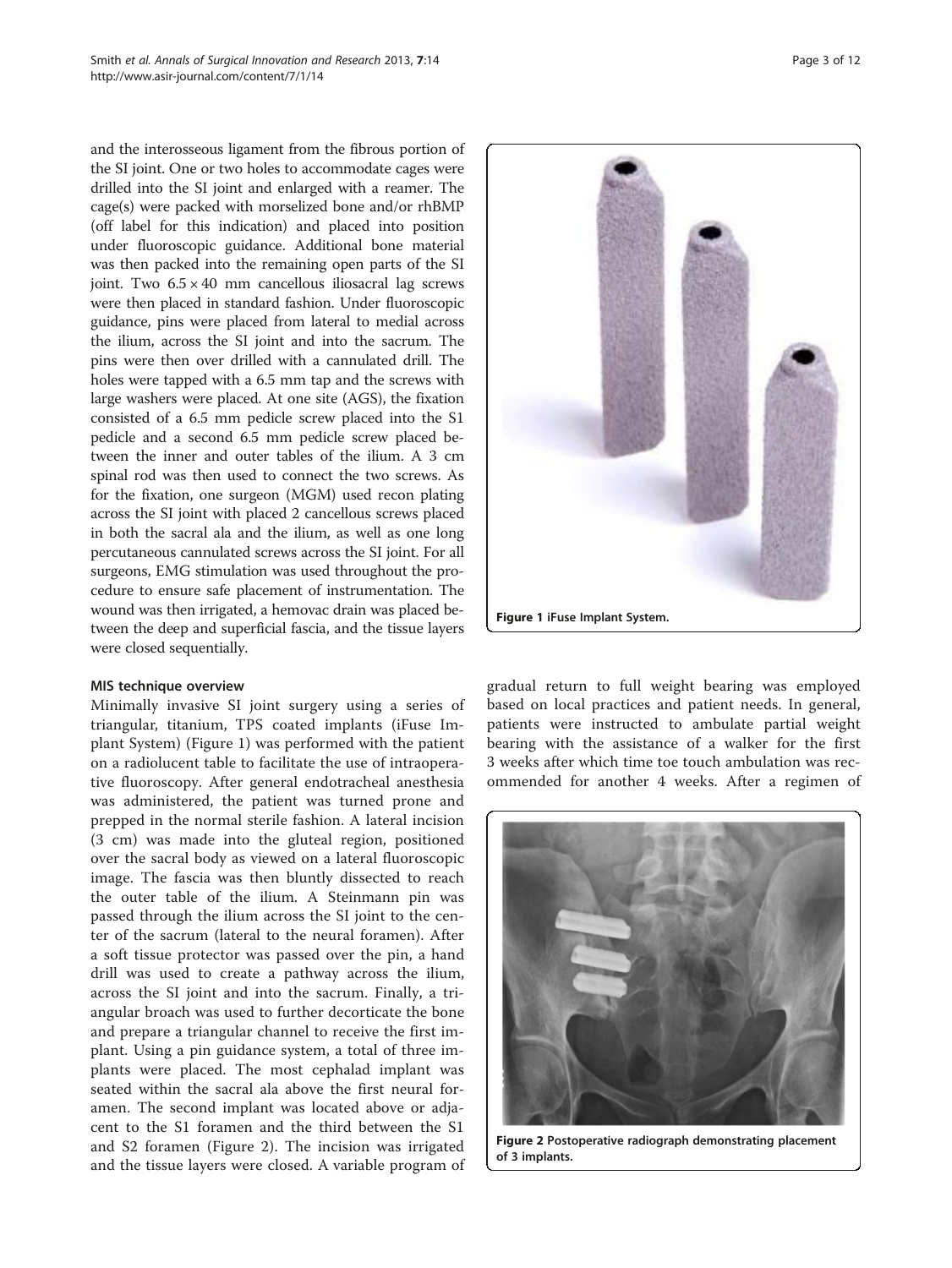gradual return to full weight bearing, patients began 4 weeks of physical therapy.

#### Clinical outcome assessments

Patient reported clinical outcomes were collected prospectively prior to surgery to establish baseline values and at follow up intervals per each surgeon's routine practice. For consistency in reporting, pain scores using visual analog scale (VAS) were collected at visits close to 12 and 24 months only.

Clinical improvement was defined using minimum clinically important difference (MCID) and substantial clinical benefit (SCB) values available in the literature. As there are currently no reported MCID or SCB values for SI joint fusion, values were chosen using lumbar spine criteria published by Copay et al. for MCID and Glassman et al. for SCB [\[32,33\]](#page-11-0). MCID for pain is defined as a change of >2.0 pts and SCB is defined as a 2.5-point decrease or raw score of < 3.5.

## Statistical analysis

Baseline demographic variables were summarized with mean, standard deviation and frequency tables. Demographic characteristics were compared across cohorts using t tests for continuous variables and chi-squared tests for nominal variables. Surgical parameters (e.g., operating time, estimated blood loss, length of stay) were compared using t tests.

A key outcome variable was the change in pain scores on VAS. Mean baseline VAS scores, as well as mean change from baseline at 12 and 24 months, were tabulated. To account for potential differences in patient characteristics across cohorts, VAS pain scores were compared after matching, as follows. Patients in the two treatment groups were matched based on gender and age in 5-year intervals (20–25 years, 25–30 years, etc.). This process led to a variable m:n matching where  $m \neq$ n. Variable matching was due in part to missing values of the pain score as well as differences in overall age distribution between the two cohorts.

A linear mixed effects model (SAS PROC MIXED) was used to estimate treatment differences using a cell means formulation with additional covariates of prior lumbar fusion and a random effect for patient. Prior lumbar fusion was included as a covariate since it may increase the risk of SI joint degeneration, and also reflects a history of serious back pain requiring surgery. The cell means formulation has a parameter for each treatment, each block (i.e., gender and 5-year age category), visit, and a random effect for patient. Pairwise differences between treatments for blocks of matched age-category/gender were estimated. Sparse combinations of age/gender blocks that resulted in inability of the model to provide estimates were removed from the

## Table 1 Patient demographics

|                                      | Open surgical<br>fusion | <b>Minimally invasive</b><br>fusion | P-value |
|--------------------------------------|-------------------------|-------------------------------------|---------|
| N                                    | 149                     | 114                                 |         |
| Age, mean (SD)                       | 45.8 (11.3)             | 57.4 (14.0)                         | < 0.001 |
| Female, n (%)                        | 103 (69.1%)             | 82 (71.9%)                          | 0.6220  |
| Prior lumbar spine<br>surgery, n (%) | 35 (23.5%)              | 54 (47.4%)                          | < 0.001 |
| Side treated                         |                         |                                     |         |
| l eft                                | 74 (49.7%)              | 41 (36.0%)                          | 0.0120  |
| Right                                | 71 (47.7%)              | 62 (54.4%)                          |         |
| <b>Both</b>                          | 4 (2.7%)                | 11 (9.6%)                           |         |

model. The final model was estimable and converged. A final treatment effect estimate was calculated by averaging over matched age-category/gender/treatment combinations. Analysis was performed using SAS 9.0 (Cary, NC).

## Results

A total of 263 patients were identified; 149 patients treated with open surgery (OS) and 114 patients who underwent minimally invasive surgery (MIS). Demographic characteristics of patients are shown in Table 1. Patients undergoing open surgical fusion were younger (mean age 45.8 vs. 57.4 years) and were less likely to have had prior lumbar fusion (23.5% vs. 47.4%). Approximately 70% of all patients, regardless of surgery type, were women. Bilateral surgery was more common in those undergoing minimally invasive SI joint fusion.

Peri-operative measures were overall lower in the MIS group (Table 2). Open surgical fusion was a longer surgery, requiring an average  $(\pm SD)$  163  $\pm$  25 minutes compared to MIS fusion, which took just over an hour (mean  $70 \pm 24$  minutes). Although blood loss estimates were available in only 60% of MIS patients, mean estimated blood loss was approximately one-eighth that of open SI joint fusion  $(288 \pm 182 \text{ cc in OS}, 33 \pm 27 \text{ cc in}$ MIS). Most patients who undergo MIS SI joint fusion stay in the hospital overnight or are discharged the same day. Hospital length of stay, available from only 1 surgeon in the MIS cohort (MG) and all patients in the open cohort, was substantially shorter in the MIS group

Table 2 Operative Measures

|                             |       | Open surgical | <b>Minimally invasive</b> | P-value   |          |
|-----------------------------|-------|---------------|---------------------------|-----------|----------|
|                             |       | <b>Fusion</b> |                           |           |          |
|                             | N     | Mean (SD)     | N                         | Mean (SD) |          |
| Operating room time         | - 100 | 163(25)       | 63                        | 70 (24)   | < 0.0001 |
| Estimated blood loss        | 138   | 288 (182)     | 66                        | 33(27)    | < 0.0001 |
| Hospital length of stay 137 |       | 5.1(1.9)      | 30                        | 1.3(0.5)  | < 0001   |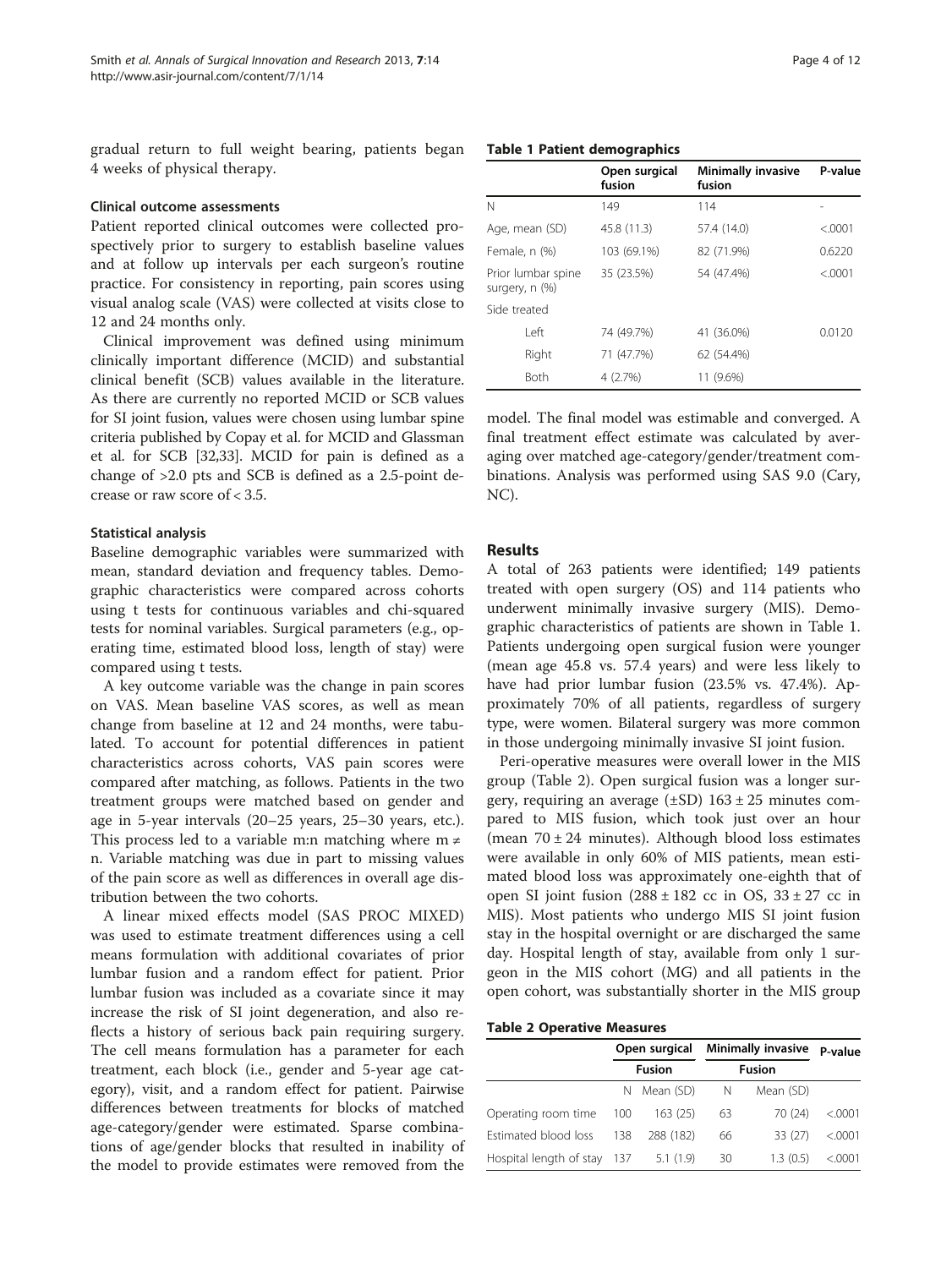Table 3 SI joint pain ratings at baseline and at 12- and 24-months postoperatively

|                                          |     | Open surgical       | <b>Minimally invasive</b><br><b>Fusion</b> |                     |  |
|------------------------------------------|-----|---------------------|--------------------------------------------|---------------------|--|
|                                          |     | <b>Fusion</b>       |                                            |                     |  |
|                                          | N   | Mean (SD)<br>or $%$ | N                                          | Mean (SD)<br>or $%$ |  |
| VAS pain score at baseline               | 139 | 7.1(1.9)            | 113                                        | 8.3(1.6)            |  |
| VAS pain score at<br>12 months           | 114 | 4.6(3.0)            | 94                                         | 2.3(2.6)            |  |
| VAS pain score at 24 months              | 58  | 5.6(2.9)            | 38                                         | 1.7(2.9)            |  |
| Change in VAS pain score<br>at 12 months | 113 | $-2.7(3.2)$         | 93                                         | $-6.2$ (3.1)        |  |
| Change in VAS pain score<br>at 24 months | 58  | $-2.0(3.3)$         | 38                                         | $-5.6(3.5)$         |  |

(mean 1.3 days) compared to the OS group (mean 5.1 days).

Mean baseline VAS pain scores were just over 1 point higher in the MIS vs. open groups  $(8.3 \text{ vs. } 7.1, \text{ p} < .0001)$ (Table 3). At follow-up, the raw improvements from baseline in VAS pain scores were 3.6 and 3.7 points lower in the MIS group compared to the open group at 12 and 24 months after surgery, respectively. Using age and gender-matched blocks, repeated measures analysis of variance that also controlled for a history of prior lumbar fusion showed that the adjusted mean VAS pain scores during follow-up were 3.02 points lower in MIS vs. open (p < .0001, 95% CI 2.07-3.99 points). The proportions of subjects showing a 2 or greater point decrease in pain scores at follow-up compared to baseline were 86% and 82% in the MIS group at 12 and 24 months, respectively, vs. 61% and 50% in the open group at 12 and 24 months (Table 4). Substantial clinical benefit was reached for 58% and 47% of patients in the open fusion group at 12 and 24 months, respectively. The percentage of patients reaching SCB in the MIS group was higher at 86% and 82% (Table 3). Decreases in pain scores were larger in the MIS group compared to the open group amongst patients either with or without a history of prior lumbar fusion, a known risk factor for SI joint degeneration (Table [5\)](#page-5-0). A small number of patients underwent bilateral SI joint fusion (OS 4 cases,

MIS 11 cases); a comparison of clinical outcomes between these groups could not be performed due to the small sample sizes.

#### Complications

No intraoperative complications occurred. Postoperative complications were slightly more common in the open surgery group (21% of patients) compared to the MIS group (18%) (Table [6](#page-5-0)). The most common complications reported in both groups were postoperative neuropathy and transient trochanteric bursitis (4 OS and 2 MIS). In the OS group, leg pain (3), neuropathy (4) and wound related issues (6) were more common. In the MIS group, falls (4) and facet pain (4) were more frequent.

Forty-four percent (66/149) of patients in the open surgery cohort subsequently underwent removal of spinal implants. In most cases, removal was for pain at the ilial or sacral screw. In contrast, only 3.5% of patients (4/114) undergoing MIS surgery underwent postoperative repositioning of the implants. In 3 patients, reoperation was due to nerve root impingement discovered on the postoperative CT scan. In one case, reoperation was performed at the surgeon's discretion based on radiographic findings only.

## **Discussion**

Confidently diagnosing the SI joint as a pain generator is a challenging endeavor as symptoms may mimic other conditions such as lumbar and hip pathology. A history of sleep disturbance, pain on prolonged sitting and leg instability, pain in the low back, buttock, hip and groin as well as the SI joint are common. Furthermore, imaging studies ordered to evaluate low back or hip pain typically do not include a clear view of the SI joint. Unless educated to examine the SI joint, an improper diagnosis may be made. An accurate diagnosis requires a combination of history, physical examination maneuvers that stress the SI joint, and image-guided diagnostic injections into the joint.

Multiple surgical and non-surgical treatments for SI joint disorders are available. When non-surgical management fails to provide adequate relief of symptoms, surgical stabilization is an option. Published case series of various arthrodesis techniques report variable improvements in

Table 4 Improvements in SI joint pain at 12- and 24- months post-operatively

|                                                                       | Open surgical | <b>Minimally invasive</b> |             |               |  |
|-----------------------------------------------------------------------|---------------|---------------------------|-------------|---------------|--|
|                                                                       | <b>Fusion</b> |                           |             | <b>Fusion</b> |  |
| <b>Change Category</b>                                                | 12 Mo         | 24 Mo                     | 12 Mo       | 24 Mo         |  |
| Improvement of at least 2 points                                      | 69 (61.1%)    | 29 (50.0%)                | 80 (86.0%)  | 31 (81.6%)    |  |
| Improvement of <2 points                                              | 17 (15.0%)    | 7(12.1%)                  | 6(6.5%)     | 1 (2.6%)      |  |
| No change or worsening                                                | 27 (23.9%)    | 22 (37.9%)                | 7(7.5%)     | 6 (15.8%)     |  |
| Improvement of at least 2.5 points or postoperative score <3.5 points | 66/114 (58%)  | 27/58 (47%)               | 81/94 (86%) | 31/38 (82%)   |  |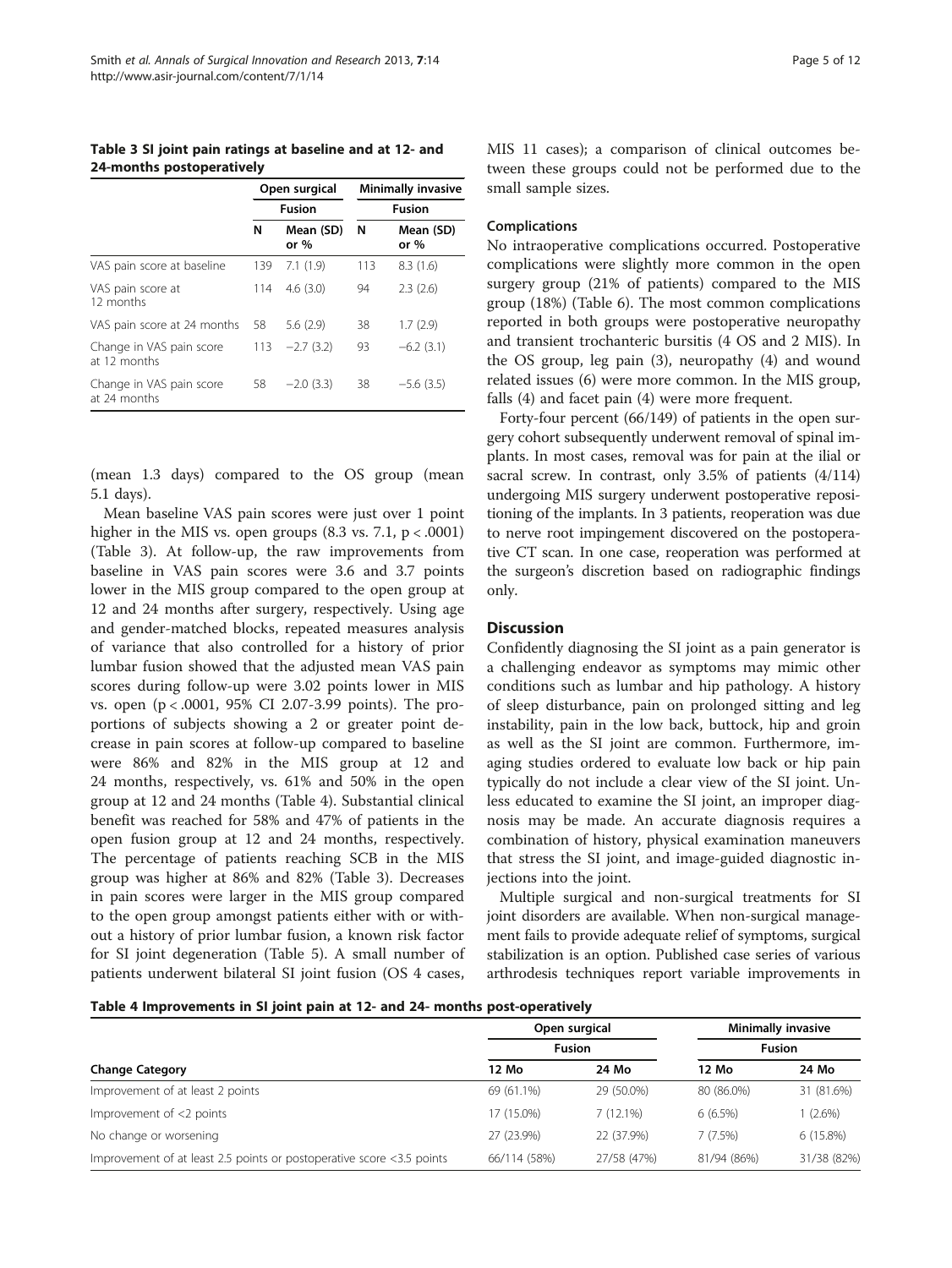|                                       | Open surgical fusion<br><b>Prior lumbar fusion</b> |             |     |             | Minimally invasive fusion<br><b>Prior lumbar fusion</b> |              |    |              |  |
|---------------------------------------|----------------------------------------------------|-------------|-----|-------------|---------------------------------------------------------|--------------|----|--------------|--|
|                                       |                                                    |             |     |             |                                                         |              |    |              |  |
|                                       | Yes                                                |             | No  |             |                                                         | Yes          |    | No           |  |
|                                       | N                                                  | Mean (SD)   | N   | Mean (SD)   | N                                                       | Mean (SD)    | N  | Mean (SD)    |  |
| VAS pain score at baseline            | 33                                                 | 7.0(1.7)    | 106 | 7.2(1.9)    | 53                                                      | 8.5(1.3)     | 60 | 8.1(1.9)     |  |
| VAS pain score at 12 months           | 30                                                 | 5.4(3.0)    | 84  | 4.4(2.9)    | 51                                                      | 3.0(2.9)     | 43 | 1.5(1.9)     |  |
| VAS pain score at 24 months           | 10                                                 | 6.7(2.0)    | 48  | 5.4(3.1)    | 17                                                      | 1.9(3.2)     | 21 | 1.5(2.6)     |  |
| Change in VAS pain score at 12 months | 29                                                 | $-1.8(3.1)$ | 84  | $-3.0(3.2)$ | 50                                                      | $-5.5(3.2)$  | 43 | $-7.0(2.8)$  |  |
| Change in VAS pain score at 24 months | 10                                                 | $-1.5(1.9)$ | 48  | $-2.1(3.5)$ | 17                                                      | $-6.0$ (3.7) | 21 | $-5.2$ (3.4) |  |

## <span id="page-5-0"></span>Table 5 SI joint pain ratings by history of prior lumbar spinal fusion

pain and function with more invasive approaches reporting moderately high complications and non-unions (Table [7](#page-6-0)) [\[17,19](#page-10-0)[-24,26,27,29,34,35\]](#page-11-0). MIS techniques that use internal fixation, such as cages, plates and screws, often rely on bone graft harvesting, which may negatively affect outcomes.

Pain and degeneration of the SI joint after lumbar spinal fusion are common occurrences, with up to 43% of these

|  | <b>Table 6 Postoperative adverse events</b> |  |  |
|--|---------------------------------------------|--|--|
|--|---------------------------------------------|--|--|

| Adverse events                                     | ΟS             | MIS            |
|----------------------------------------------------|----------------|----------------|
| Bone fragment near upper sacral screw causing pain | 1              | $\Omega$       |
| Buttock hematoma                                   | 0              | $\mathcal{P}$  |
| Cellulitis                                         | 1              | 3              |
| Deep venous thrombosis                             | 1              | $\Omega$       |
| Facet pain                                         | 0              | $\overline{4}$ |
| Fall                                               | $\mathfrak{D}$ | 4              |
| Hip pain requiring spinal cord stimulator          | 1              | $\Omega$       |
| Iliotibial band pain                               | $\mathcal{P}$  | $\Omega$       |
| Leg pain                                           | 3              | $\Omega$       |
| Lipoma in wound scar requiring surgical removal    | 1              | 0              |
| Low back pain                                      | 0              | 1              |
| Painful heterotopic ossification                   | $\mathfrak{D}$ | $\Omega$       |
| Piriformis syndrome                                | 0              | 2              |
| Pneumothorax                                       | 1              | $\Omega$       |
| Postoperative neuropathy                           | 4              | $\Omega$       |
| Pulmonary embolism                                 | $\mathfrak{D}$ | $\Omega$       |
| Scar pain requiring block                          | 1              | $\Omega$       |
| Screw loosening                                    | 1              | $\Omega$       |
| Screw replacement misplacement                     | 1              | 0              |
| Strained buttock muscle                            | 0              | 1              |
| Trochanteric bursitis                              | 4              | $\mathfrak{D}$ |
| Wound dehiscence                                   | 1              | $\Omega$       |
| Wound infection                                    | 3              | 1              |
| Wound seroma                                       | 2              | $\Omega$       |
| Total                                              | 34             | 20             |

patients experiencing SI joint pain and 75% showing radiographic changes [[6-8\]](#page-10-0). Open surgical techniques, whether using a posterior or anterior approach, show that these patients experience poorer outcomes [[7](#page-10-0)]. Mason et al. found outcomes in patients treated with prior lumbar fusion to be significantly diminished after MIS SI joint fusion using hollow modular anchorage screws [\[36](#page-11-0)]. In contrast, three studies that report no difference in outcomes for patients with and without prior lumbar fusion using the MIS technique reported herein [[26,28,29\]](#page-11-0).

To our knowledge, this is the first multi-center comparison of open and MIS SI joint fusion surgery. Rigorous statistical methods (age- and gender-matching as well as controlling for a history of prior lumbar fusion) were employed in an attempt to account for patient characteristics that could affect outcomes after SI joint surgery. Results of this study illustrate the advantages expected of MIS spinal surgery: reduced surgically induced tissue damage, blood loss and surgical morbidity, and length of hospitalization. These parameters have been implicated as risk factors for surgical site infections [[37-39](#page-11-0)]. Additionally, patients treated with MIS SI joint fusion experienced significantly greater improvements in pain than those who underwent open surgery, regardless of history of prior lumbar spinal fusion. The triangular shape, interference fit and TPS coating of the MIS implant allows for both immediate stabilization and long-term biological fixation of the device. Pseudoarthrosis, screw loosening, and spinal implant irritation were sources of surgical revisions (43%) in the open surgery cohort. None of these complications were present in the MIS cohort. Revisions (3.5%) in the MIS group were the result of suboptimal implant placement.

This study is not without limitations. First and foremost, it is not a randomized prospective trial. As discussed by McAfee et al., randomizing patients is extremely challenging in today's postmarket environment [[40\]](#page-11-0). Many patients are unwilling to be randomized to a more invasive surgical procedure when a newer minimally invasive technique procedure is available without participating in such a clinical trial. Such trials have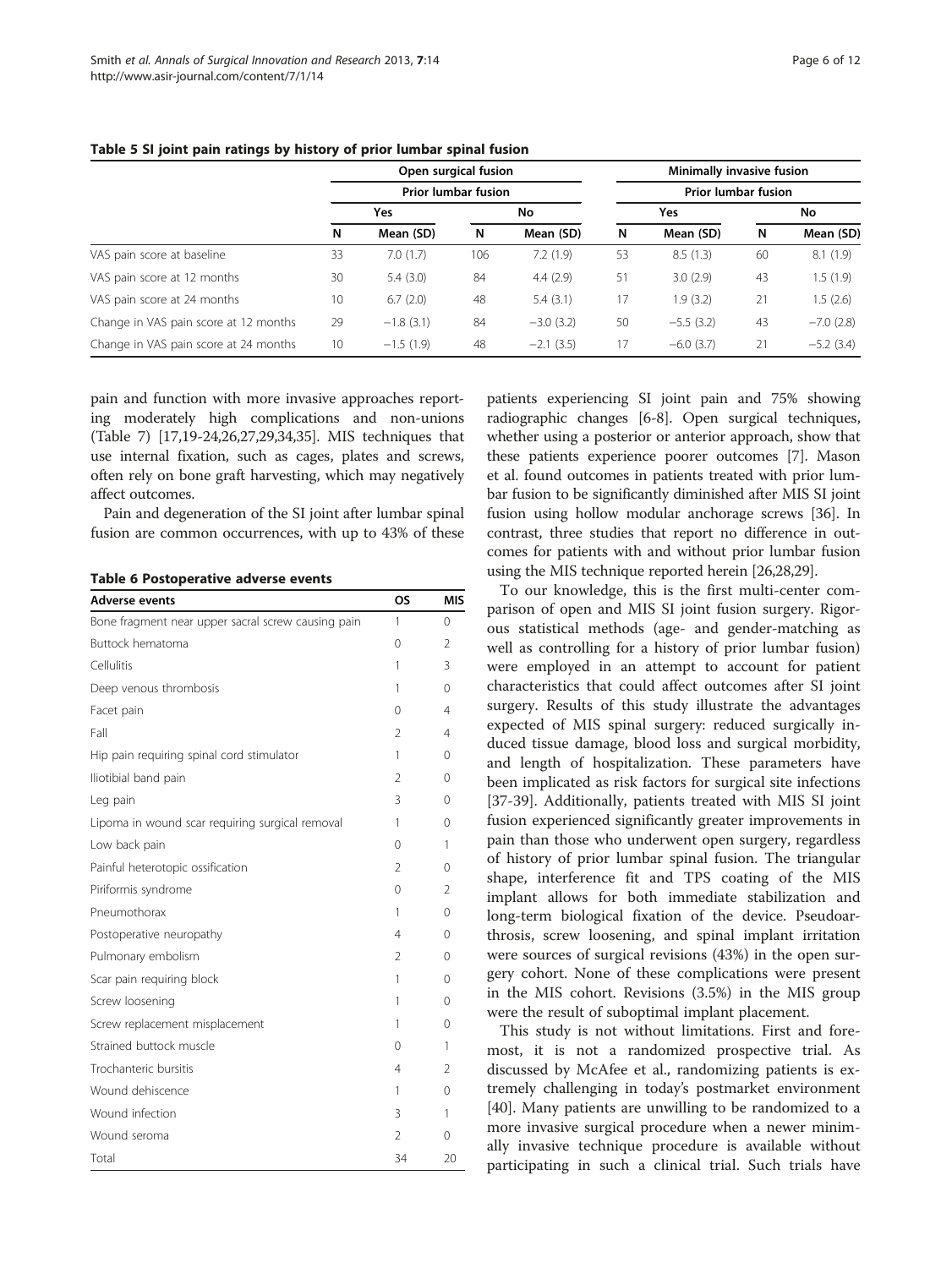## <span id="page-6-0"></span>Table 7 Reports of SI joint fusion

| Author, Year        | N      | <b>Demographics</b>                                  | <b>Diagnostic Standard</b>                                                         | <b>Surgical Procedure/Post-op</b><br>care                                                                                                               | <b>Results</b>                                                                                                    | <b>Complications</b>      |
|---------------------|--------|------------------------------------------------------|------------------------------------------------------------------------------------|---------------------------------------------------------------------------------------------------------------------------------------------------------|-------------------------------------------------------------------------------------------------------------------|---------------------------|
| Rudolf, 2012 [27]   | 50     | Age: 54                                              | 3 or more positive                                                                 | iFuse Implant System                                                                                                                                    | OR time: 65 +/- 26 min                                                                                            | Superficial cellulitis: 3 |
|                     |        | Gender: 34 F/16 M                                    | provocative maneuvers,<br>confirmatory joint                                       |                                                                                                                                                         | Mean improvement on VAS:<br>-4.3 pts at 12 months                                                                 | Deep wound<br>infection:1 |
|                     |        | Prior lumbar fusion: 44%                             | injections                                                                         |                                                                                                                                                         | Satisfaction 82% at                                                                                               | Hematoma: 2               |
|                     |        |                                                      |                                                                                    |                                                                                                                                                         | 12 months                                                                                                         | Reoperation: 3            |
| Sachs, 2013 [26]    | 40     | Age: 58                                              | 3 or more positive<br>provocative maneuvers,                                       | iFuse Implant System                                                                                                                                    | Mean improvement on VAS<br>of $-7.8$ pts (p < 0.001)                                                              | Piriformis syndrome:1     |
|                     |        | Gender: 30 F/10 M                                    | confirmatory joint injections                                                      |                                                                                                                                                         | Patient satisfaction:                                                                                             | New LBP:1                 |
|                     |        | Follow up: 12 months                                 |                                                                                    |                                                                                                                                                         |                                                                                                                   | Facet joint pain: 8       |
|                     |        | Prior lumbar fusion: 30%                             |                                                                                    |                                                                                                                                                         |                                                                                                                   | Trochanteric bursitis: 2  |
| Cummings, 2013 [29] | 18     | Age: 64                                              | 3 or more positive<br>provocative maneuvers,                                       | iFuse Implant System                                                                                                                                    | Mean improvement in clinical<br>outcomes:                                                                         | Trochanteric bursitis 3   |
|                     |        | Gender: 12 F/6 M                                     | confirmatory joint injections                                                      |                                                                                                                                                         | VAS $-6.6$ pts,                                                                                                   | Hematoma 1                |
|                     |        | Prior lumbar fusion: 61%                             |                                                                                    |                                                                                                                                                         | $ODI -37.5pts,$                                                                                                   | Fluid retention           |
|                     |        |                                                      |                                                                                    |                                                                                                                                                         | SF-12PCS 11.2,                                                                                                    |                           |
|                     |        |                                                      |                                                                                    |                                                                                                                                                         | SF-12 MCS 20.4                                                                                                    | Toe numbness 1            |
|                     |        |                                                      |                                                                                    |                                                                                                                                                         | Satisfaction:                                                                                                     | implant malposition 1     |
|                     |        |                                                      |                                                                                    |                                                                                                                                                         | Very 55.6%, Somewhat 39%.                                                                                         |                           |
|                     |        |                                                      |                                                                                    |                                                                                                                                                         | Would have surgery again:<br>yes 83%, likely 6%                                                                   |                           |
| Kibsgard, 2012 [34] | 50, 28 | Fusion (50 pts)                                      | PSIS tenderness, positive<br>straight leg raise, positive<br>provocative maneuvers | Trans-iliac fusion or intra/<br>extra-articular fusion between<br>the ilium and the sacrum<br>using cortical iliac window<br>and iliac crest autograft. | Surgical patients after 1 year:<br>24 (48%) patients were good,<br>12 (24%) were fair, and 14<br>(28%) were poor. | Reoperation: 7            |
|                     |        | Age: 58                                              |                                                                                    | Post-op care: In most cases                                                                                                                             | No significant difference in                                                                                      | Nonunion: 8               |
|                     |        | Gender: 47 F/3 M                                     |                                                                                    | the patients were confined to<br>6 weeks of bed rest.                                                                                                   | ODI, VAS, or SF-36 between<br>surgery and non-surgery pa-                                                         | Jaundice: 1               |
|                     |        | Follow-up: 23 yrs                                    |                                                                                    |                                                                                                                                                         | tients after long-term follow-<br>up.                                                                             | Pulmonary embolism:       |
|                     |        | Unilateral 21/Bilateral 25                           |                                                                                    |                                                                                                                                                         |                                                                                                                   | Pin tract infection: 1    |
|                     |        | Dx: Post-partum (30),<br>Trauma (8), Idiopathic (12) |                                                                                    |                                                                                                                                                         |                                                                                                                   | Complication rate:<br>20% |
|                     |        | Non-Surgery (28 pts)                                 |                                                                                    |                                                                                                                                                         |                                                                                                                   | Revision rate: 14%        |
|                     |        | Age: 52                                              |                                                                                    |                                                                                                                                                         |                                                                                                                   |                           |
|                     |        | Gender: 28 F                                         |                                                                                    |                                                                                                                                                         |                                                                                                                   |                           |
|                     |        | Follow-up: 17 yrs                                    |                                                                                    |                                                                                                                                                         |                                                                                                                   |                           |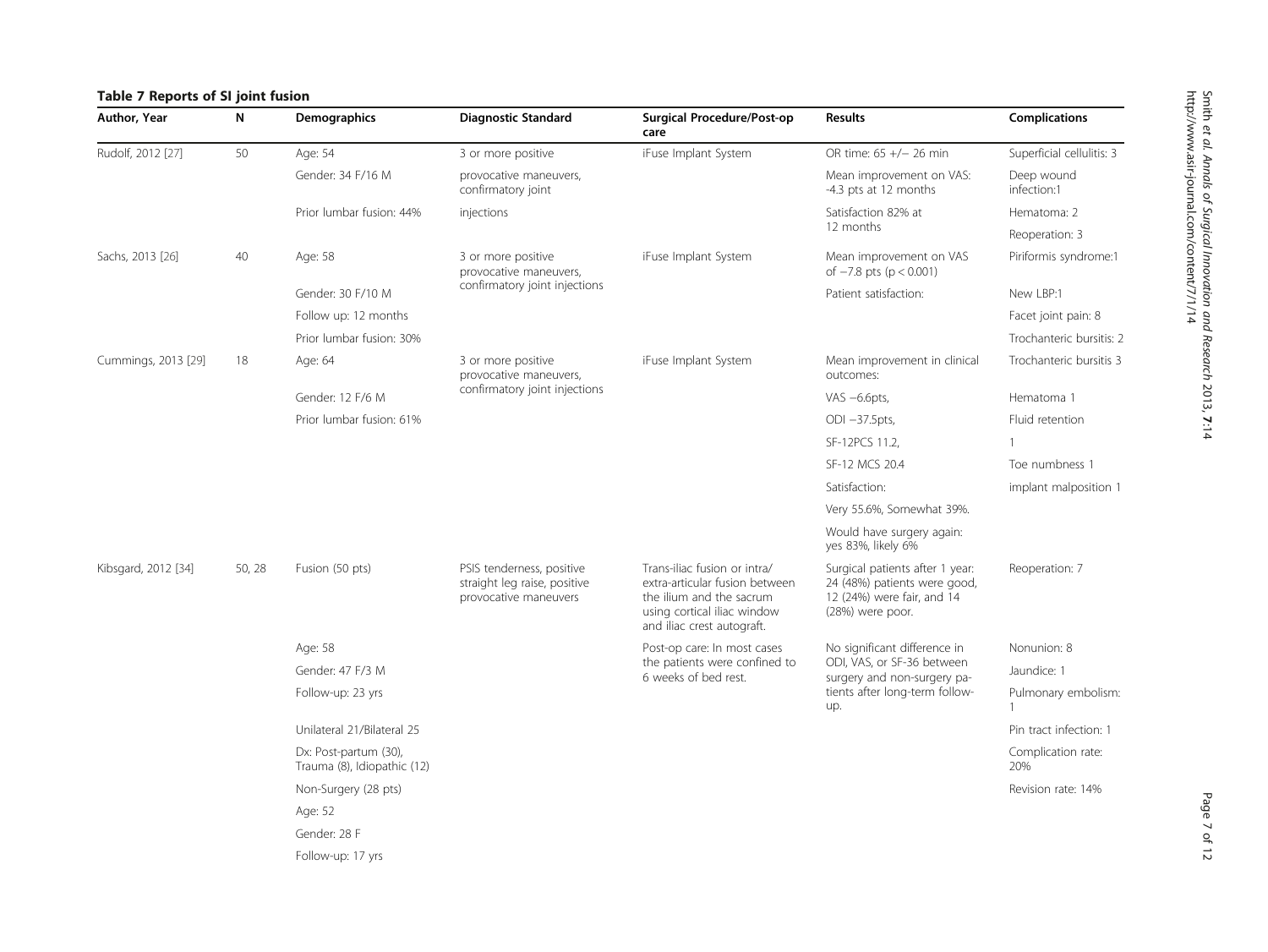## Table 7 Reports of SI joint fusion (Continued)

| Khurana, 2009 [22] | 15 | Age: 48.7 years                                                                                                | Tenderness over the posterior<br>SI joint, positive provocative<br>maneuvers, pain relief with SI<br>joint block | 10 mm Hollow Modular<br>Anchorage Screw packed<br>with demineralized bone<br>matrix across the SI joint.                                                      | Blood loss: < 50 ml                          | None reported                |
|--------------------|----|----------------------------------------------------------------------------------------------------------------|------------------------------------------------------------------------------------------------------------------|---------------------------------------------------------------------------------------------------------------------------------------------------------------|----------------------------------------------|------------------------------|
|                    |    | Gender 11 F/4 M                                                                                                |                                                                                                                  | Post-op care: Partial weight                                                                                                                                  | LOS 2.7 days                                 |                              |
|                    |    | Follow-up: 17 months                                                                                           |                                                                                                                  | bearing for six weeks and full<br>weight bearing by 12 weeks.                                                                                                 | SF-36 increased: PF 37 to 80,<br>GH 53 to 86 |                              |
|                    |    | Unilateral 11/Bilateral 4                                                                                      |                                                                                                                  |                                                                                                                                                               | Majeed's: 37 to 79                           |                              |
|                    |    | Previous lumbar surgery:<br>40%                                                                                |                                                                                                                  |                                                                                                                                                               | Good/Excellent: 13/15                        |                              |
|                    |    | Dx: Osteoarthritis (7), SI<br>joint dysfunction(4), SI<br>joint instability (3),<br>Inflammatory Arthritis (1) |                                                                                                                  |                                                                                                                                                               | Fusion in all patients                       |                              |
| Al-Khayer2008 [23] | 9  | Age: 42 years                                                                                                  | Tenderness over the sacral<br>sulcus, positive provocative<br>maneuvers,                                         | 10 mm Hollow Modular<br>Anchorage Screw packed<br>with demineralized bone<br>matrix across the SI joint.                                                      | Blood loss: <50 ml                           | 1 deep wound<br>infection    |
|                    |    | Gender: 9 F                                                                                                    | X-rays to exclude other pain<br>sources, relief from SI joint<br>block                                           | Post-op care: early<br>mobilization w/in pain limits                                                                                                          | No screw loosening,<br>nonunion, or failure  | Complication rate:<br>11%    |
|                    |    | Follow-up: 40 mo                                                                                               |                                                                                                                  |                                                                                                                                                               | LOS: 6.9 days                                |                              |
|                    |    | Unilateral 6 /Bilateral 3                                                                                      |                                                                                                                  |                                                                                                                                                               | Return to work: 4/9                          |                              |
|                    |    | Symptom Duration: 30<br>mo                                                                                     |                                                                                                                  |                                                                                                                                                               | ODI decreased: 59 to 45                      |                              |
|                    |    | Prior treatments: Failed<br>conservative treatment                                                             |                                                                                                                  |                                                                                                                                                               | VAS decreased: 8.1 to 4.6                    |                              |
|                    |    | Dx: Chronic SI joint pain                                                                                      |                                                                                                                  |                                                                                                                                                               | Satisfaction: 6.8 (out of 10)                |                              |
| Wise, 2008 [24]    | 13 | Age: 53 years                                                                                                  | Relief with SI joint block                                                                                       | 9 mm hole drilled through<br>the longitudinal aspect of the<br>SI joint. 2 cages packed with<br>BMP placed across the<br>anterior portion of the SI<br>joint. | Blood loss: < 100 ml                         | Reoperation<br>(nonunion): 1 |
|                    |    | Gender: 12 F/1 M                                                                                               |                                                                                                                  | Post-op care: limited waist                                                                                                                                   | Length of stay: 1.7 days                     | Complication and             |
|                    |    | Follow-up: 29.5 mo                                                                                             |                                                                                                                  | bending, and a sacral belt for<br>6 mo; full activity at 6 mo                                                                                                 | Fusion rate: 89%                             | Revision rate: 8%            |
|                    |    | Unilateral 7/Bilateral 6                                                                                       |                                                                                                                  |                                                                                                                                                               | Low back VAS improved 4.9<br>pts             |                              |
|                    |    | Previous lumbosacral<br>surgery: 8/13                                                                          |                                                                                                                  |                                                                                                                                                               | Leg VAS improved 2.4 pts                     |                              |
|                    |    | Prior treatments: Failed ><br>6 mo of conservative<br>therapy                                                  |                                                                                                                  |                                                                                                                                                               |                                              |                              |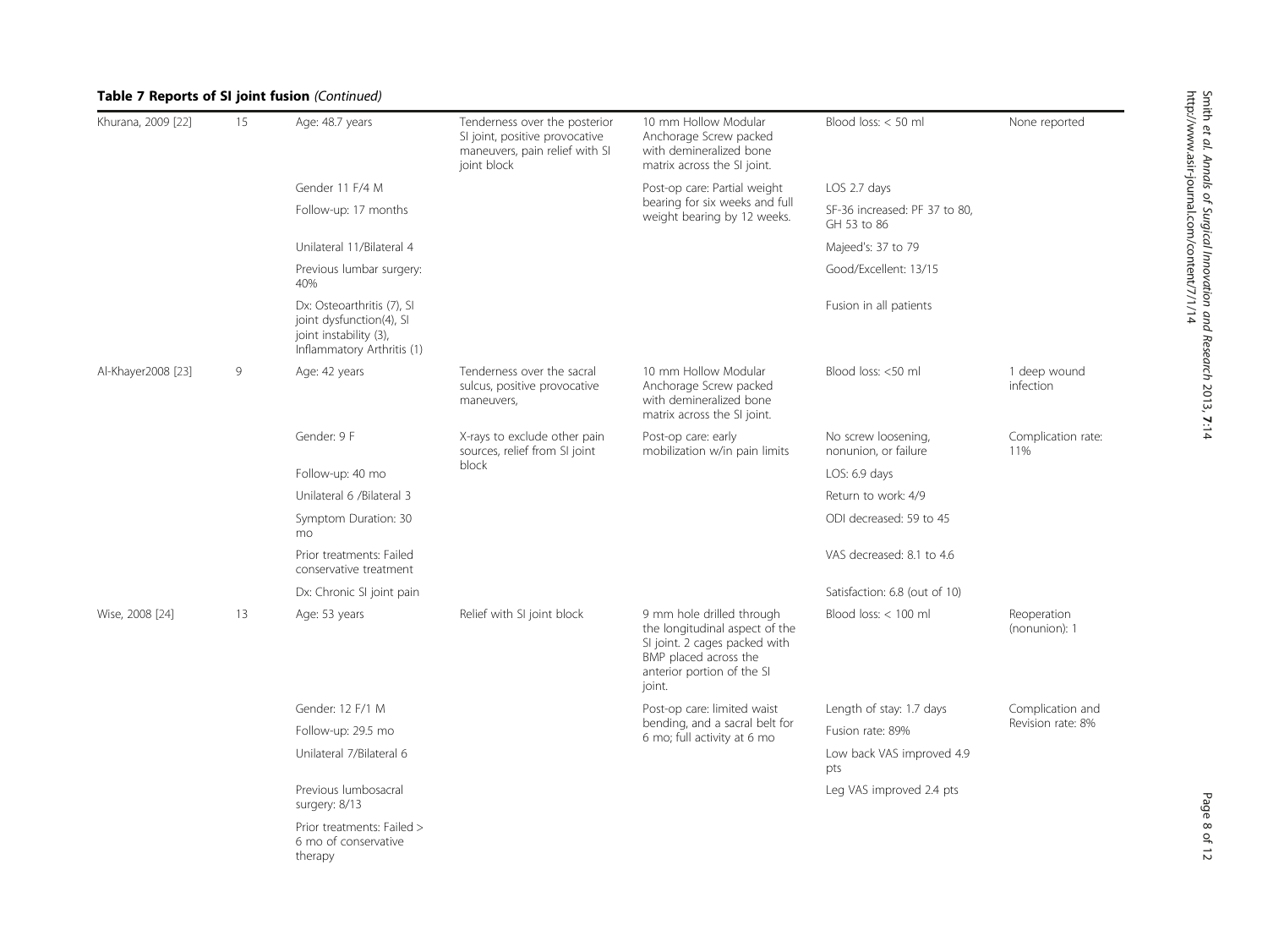## Table 7 Reports of SI joint fusion (Continued)

| Buchowski, 2005 [21] | 20 | Age: 45 years                                                                                                 | Sacral sulcus palpation,                                                                         | Modified Smith-Petersen                                                                                                                                                                                                                             | Blood loss: 290 mL                                   | Pseudoarthrosis: 3                      |
|----------------------|----|---------------------------------------------------------------------------------------------------------------|--------------------------------------------------------------------------------------------------|-----------------------------------------------------------------------------------------------------------------------------------------------------------------------------------------------------------------------------------------------------|------------------------------------------------------|-----------------------------------------|
|                      |    | Gender: 17 F/3 M                                                                                              | positive provocative<br>maneuvers,                                                               | Incision over posterior 2/3 of<br>iliac crests. Graft stabilized w/<br>plate and screws.                                                                                                                                                            | Solid fusion: 17                                     | Deep wound<br>infection: 2              |
|                      |    | Follow-up: 5.8 yrs                                                                                            | Pain relief with intraarticular                                                                  | Post-op care: Non-weight                                                                                                                                                                                                                            | LOS: 5.2 days                                        | Painful hardware: 1                     |
|                      |    | Prior treatments: All failed<br>nonoperative treatment                                                        | SI joint injections                                                                              | bearing for at least 3 months.                                                                                                                                                                                                                      | Return to work: 8/20                                 | Revision surgery<br>(anterior): 3       |
|                      |    | Previous spine surgery:<br>15/20                                                                              |                                                                                                  |                                                                                                                                                                                                                                                     | SF-36 improved (except GH &<br>MH)                   | Complication rate:<br>30%               |
|                      |    | Symptom Duration:<br>$2.6$ yrs                                                                                |                                                                                                  |                                                                                                                                                                                                                                                     | AAOS MODEMS sig.<br>improved (except<br>Comorbidity) | Revision rate: 15%                      |
|                      |    | Dx: SI joint dysfunction<br>(13), Osteoarthritis (5),<br>Spondyloarthropathy (1),<br>SI joint instability (1) |                                                                                                  |                                                                                                                                                                                                                                                     | 60% would have surgery<br>again                      |                                         |
| Giannikas, 2004 [35] | 5  | Age: 22 to 44 years                                                                                           | SI joint tenderness, positive<br>provocative maneuvers, bone<br>scan, relief with SI joint block | Two bone plugs harvested<br>from the iliac crest and<br>placed through the superior<br>and inferior aspects of the SI<br>Joint.                                                                                                                     | Complete pain relief: 4/5                            | None reported                           |
|                      |    | Gender: 3 F/2 M                                                                                               |                                                                                                  | Post-op care: Non-weight<br>bearing for at least 3 months.                                                                                                                                                                                          | Partial pain relief: 1/5                             |                                         |
|                      |    | Follow-up: 29 mo                                                                                              |                                                                                                  |                                                                                                                                                                                                                                                     |                                                      |                                         |
|                      |    | Symptom Duration: 10 to<br>40 mo                                                                              |                                                                                                  |                                                                                                                                                                                                                                                     |                                                      |                                         |
|                      |    | Dx: Idiopathic (1),<br>Previous trauma (4)                                                                    |                                                                                                  |                                                                                                                                                                                                                                                     |                                                      |                                         |
| Moore, 1997 [20]     | 77 | Gender: 48 F/29 M                                                                                             | Relief with SI joint block                                                                       | Modified Smith-Petersen<br>technique with 15 cm inci-<br>sion to reveal the ilium and<br>sacrum. Bone harvested from<br>the ilium and placed in the SI<br>joint after removing the car-<br>tilage. 2-3 cannulated screws<br>to lock graft in place. | 62/77 successful (80.5%)                             | Superficial wound<br>infection: 1       |
|                      |    | Unilateral 74/Bilateral 3                                                                                     |                                                                                                  | Post-op care: Non-weight<br>bearing for 8 weeks.                                                                                                                                                                                                    |                                                      | Post-op radicular pain:                 |
|                      |    | Prior treatments: Failed<br>6 months of rehab<br>programs                                                     |                                                                                                  |                                                                                                                                                                                                                                                     |                                                      | Sciatic notch fracture:<br>$\mathbf{1}$ |
|                      |    | Symptom duration: 6 to<br>84 mo                                                                               |                                                                                                  |                                                                                                                                                                                                                                                     |                                                      | Pseudoarthrosis: 7                      |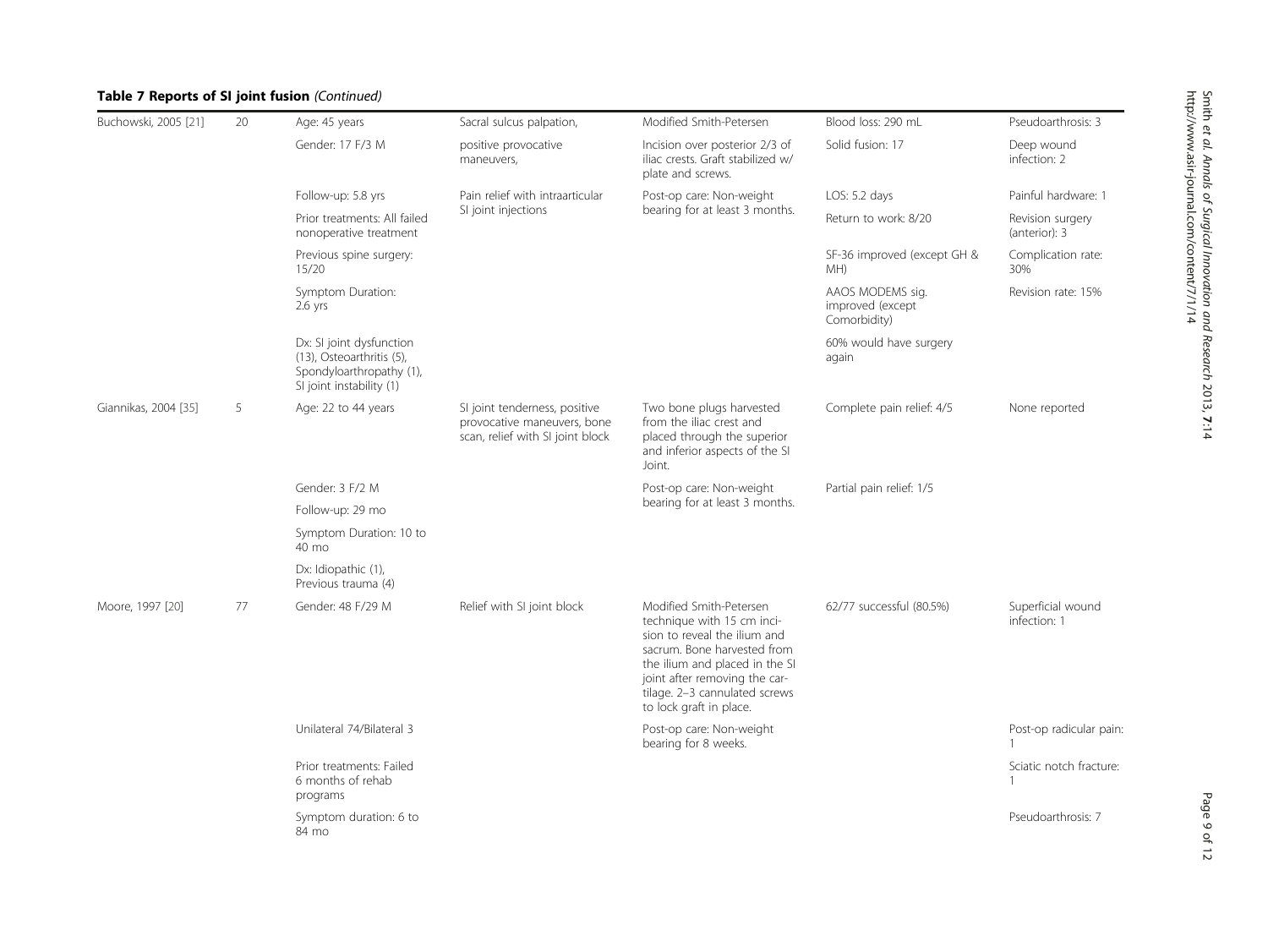## Table 7 Reports of SI joint fusion (Continued)

|                     |    | Follow-up: 1 to 5 years                                    |                                                                                      |                                                                                                                           |                                                               | Complication rate: |
|---------------------|----|------------------------------------------------------------|--------------------------------------------------------------------------------------|---------------------------------------------------------------------------------------------------------------------------|---------------------------------------------------------------|--------------------|
|                     |    | Dx: Chronic painful<br>dysfunction                         |                                                                                      |                                                                                                                           |                                                               | 13%                |
| Keating, 1995 [19]  | 26 | Age: 38.3 years                                            | Relief with SI joint block                                                           | Inferior SI joint debrided,<br>decorticated, and packed<br>with bone graft. Secured with<br>2 lateral compression screws. | Pain decreased: 6.1 to 2.9                                    | None reported      |
|                     |    | Follow-up: 16 weeks                                        |                                                                                      | Post-op care: 16 week<br>rehabilitation program.                                                                          | Work Status increased: 2.3 to<br>3.3                          |                    |
|                     |    | Prior treatments: Failed<br>6 weeks of aggressive<br>rehab |                                                                                      |                                                                                                                           | 5 patients returned to work<br>after 16 mo of<br>unemployment |                    |
|                     |    | Symptom duration: 38.3<br>mo                               |                                                                                      |                                                                                                                           |                                                               |                    |
|                     |    | Dx: Chronic LBP                                            |                                                                                      |                                                                                                                           |                                                               |                    |
| Waisbrod, 1987 [17] | 21 | Age: 42                                                    | Tenderness over the SI joint,<br>positive provocative<br>maneuvers, pain provocation | SI joint excised and packed<br>w/ iliac crest bone graft and<br>ceramic blocks.                                           | 11/21 Satisfactory results                                    | Pseudoarthrosis: 2 |
|                     |    | Gender: 18 F/3 M                                           | w/ NaCL injection, relief w/ SI<br>joint block                                       | Post-op care: Spica cast for<br>8 weeks.                                                                                  |                                                               | Infection: 1       |
|                     |    | Follow-up: 30 mo                                           |                                                                                      |                                                                                                                           |                                                               | Complication rate: |
|                     |    | Previous spine surgery: 7/<br>21                           |                                                                                      |                                                                                                                           |                                                               | 14%                |
|                     |    | Symptom duration: ><br>2 years                             |                                                                                      |                                                                                                                           |                                                               |                    |
|                     |    | Dx: SI joint pain                                          |                                                                                      |                                                                                                                           |                                                               |                    |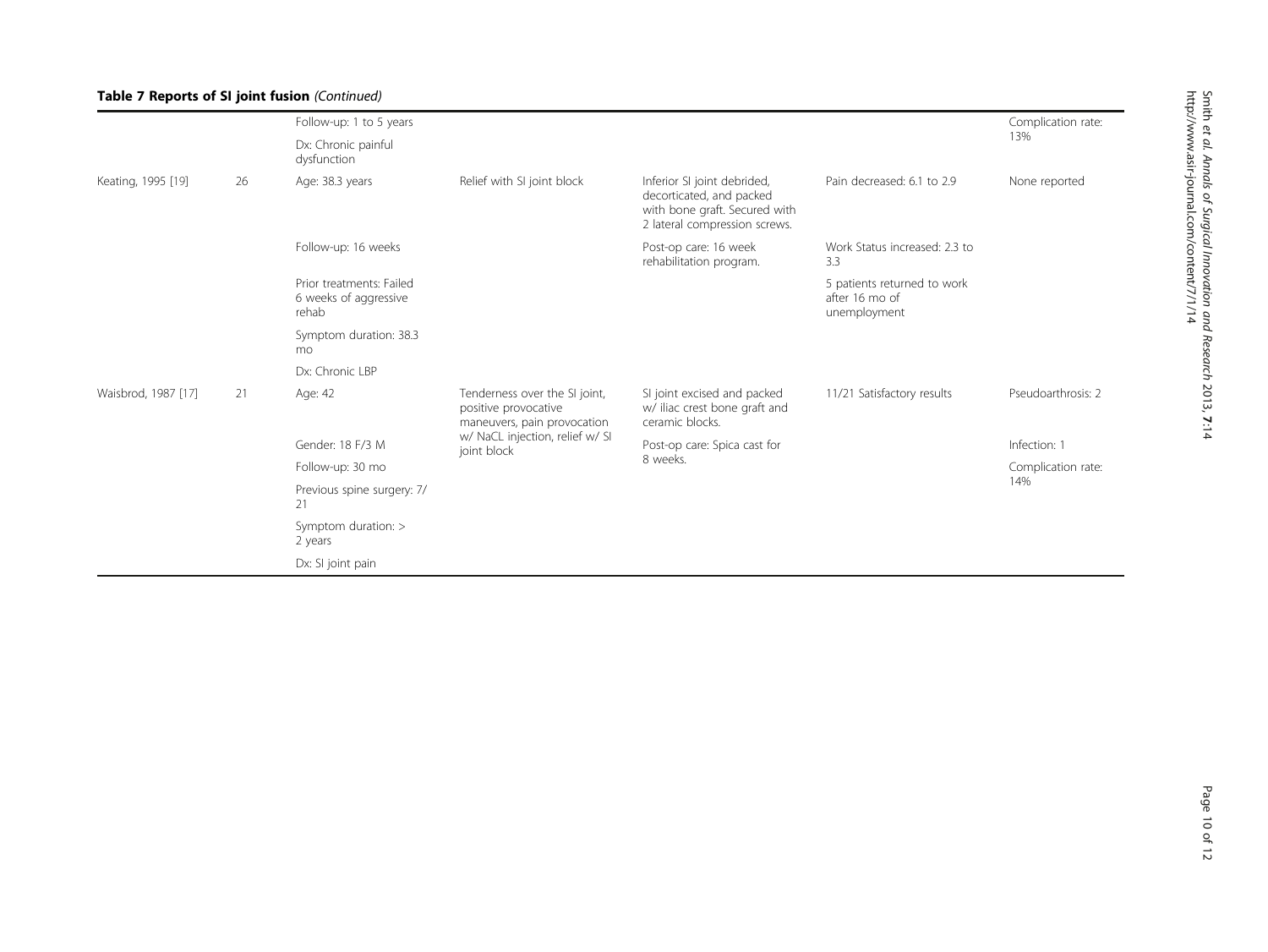<span id="page-10-0"></span>even been denied by IRBs, who contend that the benefits of MIS surgery (typically shorter operating time, less blood loss and shorter hospital stay) make it unethical to subject patients to randomization [\[40](#page-11-0)].

This study is also not concurrent. Most surgeons interviewed during the site identification process performed either open or MIS SI joint procedures, but not both. In an incidence rate study of data obtained from the AMA/ Specialty Society Relative Value Scale Update Committee (RUC) database, less than 200 open SI joint fusion procedures were performed annually between 2001 and 2008 [[41\]](#page-11-0). In 2012, 85% of all SI joint fusions performed were minimally invasive. It is apparent that the open surgical technique has fallen out of favor with the introduction of MIS methods.

Whether our results are reflective of the entire population of patients who undergo open or MIS fusion is not known. The low rate of open SI joint fusions performed annually coupled with the rapid adoption of MIS techniques with favorable safety and effectiveness profiles makes a prospective randomized controlled trial highly unlikely.

The current study also lacks patient-reported outcomes typically collected in controlled trials, such as Oswestry Disability Index and SF-12 or SF-36. These outcomes instruments are labor intensive for both patients as well as office staff, hence surgeons in private practice do not typically collect them. Not all sites had complete data sets to include EBL, surgical operating time and length of stay for every patient. Finally, pain rating questionnaires, included as part of each surgeon's standard practice, may have varied in content and been administered differently across sites.

## Conclusion

Minimally invasive SI joint fusion using a series of triangular, titanium, TPS coated implants (iFuse Implant System) results in more favorable perioperative measures, fewer reoperations and significantly improved clinical outcomes compared to traditional open surgical SI joint arthrodesis.

#### Competing interests

RC and DC are employees of SI-BONE, Inc. AGS, LR, DS, MG and NS are paid consultants of SI-BONE, Inc. LR and NS are stockholders in SI-BONE, Inc. JK, MM have no competing interests.

#### Authors' contributions

AGS, LR, DS, MG, JK, MM, NS performed patient surgeries, and contributed to manuscript draft. RC and DC drafted manuscript, performed data analysis and interpretation. All authors reviewed and provided final approval of manuscript.

#### Acknowledgements

The authors thank Chris Barker, PhD, who performed statistical modeling.

#### Author details

<sup>1</sup> Jackville, FL, USA. <sup>2</sup>SI-BONE, Inc., 3055 Olin Ave, Suite 2200, San Jose, CA, USA. <sup>3</sup> Alice Peck Day Memorial Hospital, 129 Mascoma Street, Lebanon, NH 03766, USA. <sup>4</sup>Center for Spinal Stenosis and Neurologic Care, PO Box 8815, Lakeland, FL 33806, USA. <sup>5</sup>Brazos Spine, 1602 Rock Prarie Road, East Tower Suite 2400, College Station, TX 77845, USA. <sup>6</sup>Medical Center of Aurora, Spine Center of Innovation, Suite 210, 1400 S Potomac St, Aurora, CO 80012, USA. <sup>7</sup>The Spine Clinic, 7925 Youree Drive, Suite 200, Shreveport, LA 71115, USA 8 UCLA Spine Center, 1131 Wilshire Blvd, Suite 100, Santa Monica, CA 90401, USA.

#### Received: 25 September 2013 Accepted: 28 October 2013 Published: 30 October 2013

#### References

- 1. Foley BS, Buschbacher RM: Sacroiliac joint pain: anatomy, biomechanics, diagnosis, and treatment. Am J Phys Med Rehabil 2006, 85(12):997–1006.
- 2. Schwarzer AC, Aprill CN, Bogduk N: The sacroiliac joint in chronic low back pain. Spine 1995, 20(1):31–37.
- 3. Weksler N, Velan GJ, Semionov M, Gurevitch B, Klein M, Rozentsveig V, et al: The role of sacroiliac joint dysfunction in the genesis of low back pain: the obvious is not always right. Arch Orthop Trauma Surg 2007, 127(10):885–888.
- 4. Sembrano JN, Polly DW: How often is low back pain not coming from the back? Spine 2009, 34(1):E27–E32.
- 5. Maigne JY, Aivaliklis A, Pfefer F: Results of sacroiliac joint double block and value of sacroiliac pain provocation tests in 54 patients with low back pain. Spine 1996, 21(16):1889–1892.
- 6. Bernard TN, Kirkaldy-Willis WH: Recognizing specific characteristics of nonspecific low back pain. Clin Orthop Relat Res 1987, 217:266–280.
- 7. Slinkard N, Agel J, Swiontkowski MF: Documentation of outcomes for sacroiliac joint fusion: does prior spinal fusion influence the outcome? Eur Spine J 2013. epub ahead of print.
- Liliang P-C, Lu K, Liang C-L, Tsai Y-D, Wang K-W, Chen H-J: Sacroiliac joint pain after lumbar and lumbosacral fusion: findings using dual sacroiliac joint blocks. Pain Med 2011, 12(4):565-570.
- 9. DePalma MJ, Ketchum JM, Saullo TR: Etiology of chronic Low back pain in patients having undergone lumbar fusion. Pain Med 2011, 12(5):732-739.
- 10. Ha K-Y, Lee J-S, Kim K-W: Degeneration of sacroiliac joint after instrumented lumbar or lumbosacral fusion: a prospective cohort study over five-year follow-up. Spine 2008, 33(11):1192–1198.
- 11. Szadek KM, van der Wurff P, van Tulder MW, Zuurmond WW, Perez RSGM: Diagnostic validity of criteria for sacroiliac joint pain: a systematic review. J Pain 2009, 10(4):354–368.
- 12. Simopoulos TT, Manchikanti L, Singh V, Gupta S, Hameed H, Diwan S, et al: A systematic evaluation of prevalence and diagnostic accuracy of sacroiliac joint interventions. Pain Physician 2012, 15(3):E305–E344.
- 13. Gaenslen FJ: Sacro-iliac arthrodesis: indications, author's technic and endresults. JAMA 1927, 89(24):2031–2035.
- 14. Robinson HS, Brox JI, Robinson R, Bjelland E, Solem S, Telje T: The reliability of selected motion- and pain provocation tests for the sacroiliac joint. Man Ther 2007, 12(1):72–79.
- 15. Cohen SP, Hurley RW, Buckenmaier CC, Kurihara C, Morlando B, Dragovich A: Randomized placebo-controlled study evaluating lateral branch radiofrequency denervation for sacroiliac joint pain. Anesthesiology 2008, 109(2):279–288.
- 16. Smith-Petersen MN: Arthrodesis of the sacroiliac joint. A new method of approach. J Bone Joint Surg Am 1921, 3(8):400-405.
- 17. Waisbrod H, Krainick JU, Gerbershagen HU: Sacroiliac joint arthrodesis for chronic lower back pain. Arch Orthop Trauma Surg 1987, 106(4):238–240.
- 18. Rand JA: Anterior sacro-iliac arthrodesis for post-traumatic sacro-iliac arthritis. A case report. J Bone Joint Surg Am 1985, 67(1):157–159.
- 19. Keating J, Sims V, Avillar M: Sacroiliac joint fusion in a chronic low back pain population. In The Integrated Function of the Lumbar Spine and Sacroiliac Joint. Edited by Vleeming A. Rotterdam: Churchill Livingston; 1995:361–365.
- 20. Moore MR: Surgical treatment of chronic painful sacroiliac joint dysfunction. In Movement, stability, and low back pain: the essential role of the pelvis. New York: Churchill Livingstone; 1997:563–572.
- 21. Buchowski JM, Kebaish KM, Sinkov V, Cohen DB, Sieber AN, Kostuik JP: Functional and radiographic outcome of sacroiliac arthrodesis for the disorders of the sacroiliac joint. Spine J 2005, 5(5):520-528.